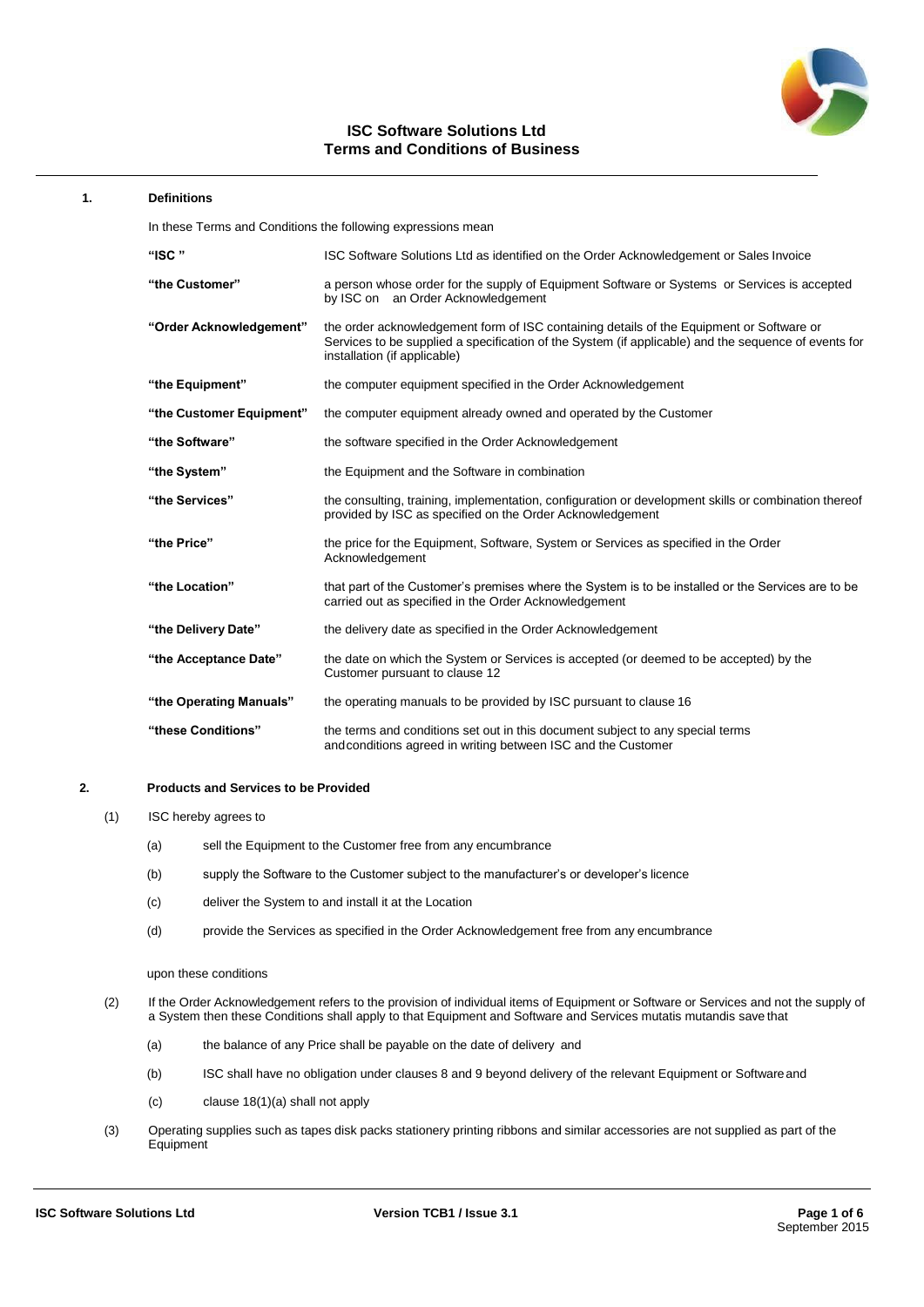

(4) The Software or System or Services to be provided may relate to the performance of an accounting financial or similar function The Customer acknowledges that neither ISC nor its employees consultants or agents are qualified to give advice on accounting or financial matters and that ISC accepts no liability in respect of any statements made by it or its employees consultants or agents which relate to such matters It is for the Customer to rely on its own expertise or that of its professional advisers in this field

# **3. Time Not of the Essence**

Time shall not be of the essence in relation to the performance by ISC of any of its obligations to the Customer

# **4. Price and Payment**

- (1) Unless otherwise agreed in writing the Price shall be paid by the Customer as follows
	- (a) as to 50% of the Price on the date of the issue by ISC of its Order Acknowledgement
	- (b) as to the balance of 50% of the Price on the date of delivery of the Equipment and theSoftware
- (2) The Price and any additional charges payable under these Conditions are exclusive of Value Added Tax
- (3) If any sum payable by the Customer is not paid within seven days after the due date of an invoice then (without prejudice to ISC 's other rights and remedies) ISC may charge interest on such sum on a day to day basis (as well after as before any judgement) from the date or last date of payment thereof to the date of actual payment (both dates inclusive) at the rate of 3% per annum above the base rate of Lloyds Bank Plc from time to time compounded quarterly Such interest shall be paid on demand by ISC
- (4) ISC shall be entitled to adopt such method as it sees appropriate (whether in the course of installation of the System or by the operation of telecommunication links or by the development of software or otherwise) at any time to procure the temporary discontinuance (without permanent damage) of the System or any Software or Equipment pending payment by the Customer of any outstanding monies due to ISC from the Customer in respect of the Price or on any other account whatsoever

### **5. Title and Risk**

- (1) The title to the Equipment shall pass to the Customer on payment in full and in cleared funds of the Price and any other sums which may then be due from the Customer to ISC
- (2) Risk in the Equipment shall pass to the Customer on delivery of the Equipment to the Location and accordingly the Customer shall be responsible for insuring the Equipment against all normal risks with effect from the time risk passes

# **6. Location Preparation**

ISC shall supply to the Customer in reasonable time before delivery of the Equipment such information and assistance as may be necessary to enable the Customer to prepare the Location for the installation of the Equipment and to provide proper environmental and operational conditions for the efficient working and maintenance of the Equipment The Customer shall at its own expense prepare the Location and provide such environmental and operational conditions prior to delivery

### **7. Information and Access**

- (1) The Customer undertakes to provide ISC promptly with any information which ISC may reasonably require from time to time to enable ISC to perform uninterruptedly its obligations to the Customer
- (2) The Customer shall afford to the authorised personnel of ISC during normal working hours full and safe access to the Location and shall provide adequate free working space and such other facilities as may be necessary to enable ISC to perform its obligations to the Customer

# **8. Delivery**

- (1) On the Delivery Date ISC shall deliver the Equipment to the Location
- (2) The Price does not include the cost of transportation of the Equipment from ISC's premises or any other delivery costs which shall be paid by the Customer in addition to the Price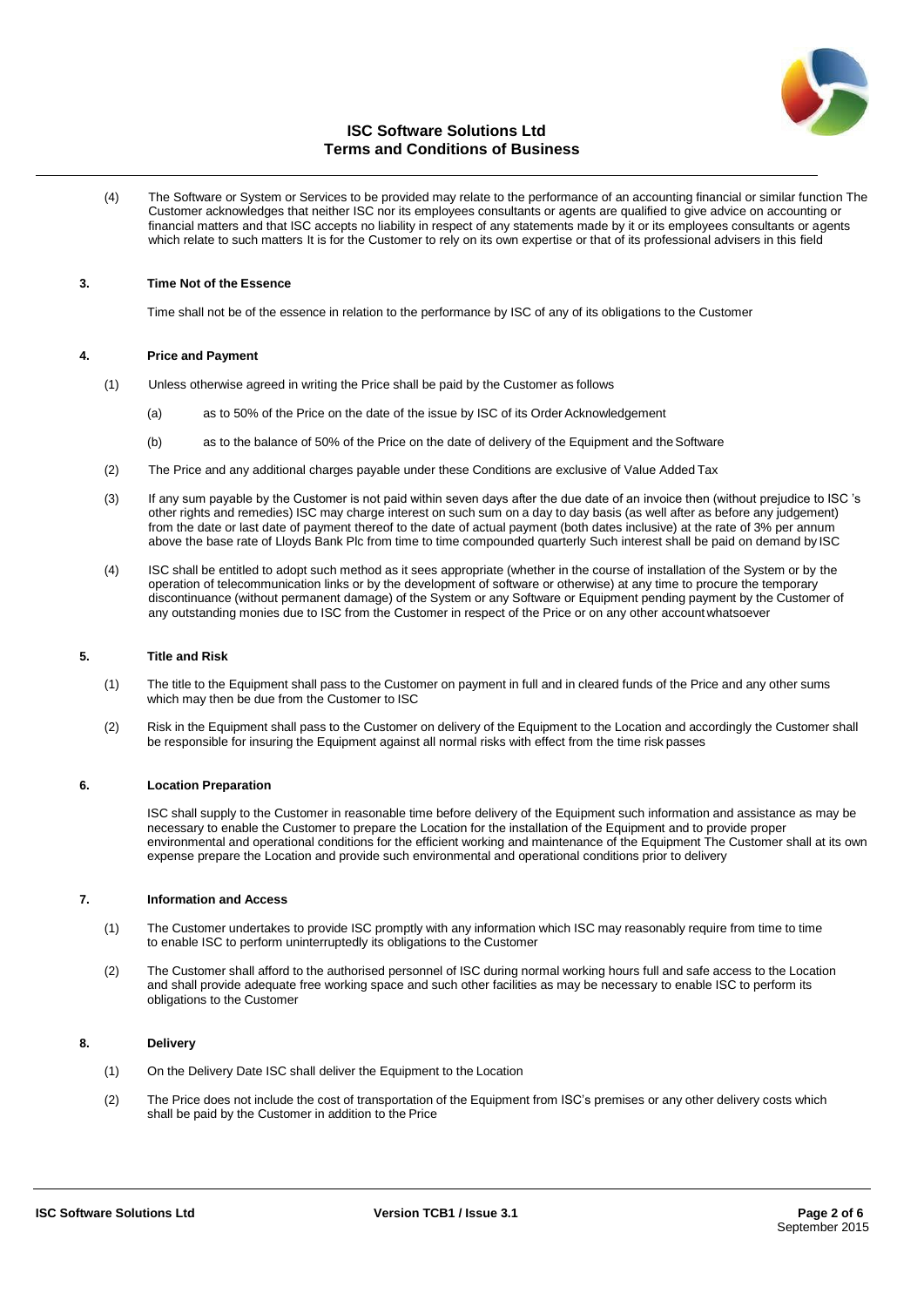

# **9. Installation of the Equipment**

- (1) ISC shall install the Equipment at the Location on the Delivery Date
- (2) If in the reasonable opinion of ISC it is necessary to remove or otherwise disconnect any of the Customer's existing equipment at the Location in order to carry out the installation of the Equipment then the Customer shall permit and obtain all necessary consents for such removal and/or disconnection and shall give ISC all necessary assistance to ena for such removal and/or disconnection and shall give ISC all necessary assistance to enable such work to be carried
- (3) The Customer acknowledges that ISC shall be entitled to open packaging containing the Equipment before delivery to or installation at the Location for the purpose of testing the same

### **10. Delivery and Installation of the Software**

- (1) ISC shall deliver the Software to the Customer and install the same on the Customer Equipment or Equipment at the Location
- (2) ISC shall deliver such number of copies of the Software as the Customer shall order
- (3) The Customer acknowledges that the Software shall be supplied subject to the shrink wrap or other licence of the manufacturer or the developer of the software and agrees to observe the terms of such licence and indemnify ISC in respect of any breach by the customer of the terms of such licence The Customer authorises ISC to accept the terms of any shrink wrap licence on behalf of the Customer by unwrapping the relevant Software in circumstances where the Customer has required ISC to configure and test the Software before delivery to the Customer where ISC is of the opinion that it would be in the interest of the Customer for the Software to be so configured and tested
- (4) The Customer warrants to ISC that it shall order such copies of the Software as complies with any obligations or requirements imposed by the manufacturer or developer of the Software in respect of multi-user Software and shall indemnify ISC against any loss suffered by ISC or breach by the Customer of this warranty
- (5) Risk in the media on which the Software is recorded shall pass to the Customer on delivery If any part of such media shall thereafter be lost destroyed or damaged ISC shall promptly replace the same (embodying the relevant part of the Software) subject to the Customer paying the cost of such replacement ISC shall not make further or additional charges for such replacement

## **11. Data Transfer**

- (1) If the Customer requires data on an existing system of the Customer to be transferred to the System it shall advise ISC accordingly ISC shall then advise the Customer on the steps necessary to enable ISC to effect that transfer The Customer shall be responsible for taking all such steps as are required by ISC. ISC shall not be responsible for any inaccuracies in the data transferred arising out of the failure of the Customer to take the steps required by ISC and/or any inaccuracy existing in any data or file of the Customer to be transferred
- (2) The Customer acknowledges that it is solely responsible for keying in all information of the Customer necessary to ensure that the System is fully functioning and that failure by the Customer to key in such information shall not be grounds for any refusal by the Customer to accept the System

# **12. Acceptance of the System**

- (1) After the Software has been fully installed on the Equipment the Customer shall be deemed to have accepted the System unless within 28 days of the date of installation the Customer has notified ISC in writing of any defect in the Equipment or Software In the absence of such written notice the Customer shall be deemed to have accepted the System
- (2) If written notice is served pursuant to clause 12(1) ISC will attempt to rectify any defects which ISC acknowledges to exist

# **13. Customer's Fault**

If ISC is prevented or delayed from performing its obligations by reason of any act or omission of the Customer then the Customer will pay to ISC all reasonable costs charges and losses sustained or incurred by ISC as a result ISC shall promptly notify the Customer in writing of any claim which it may have under this sub-clause giving such particulars thereof as it is then able to provide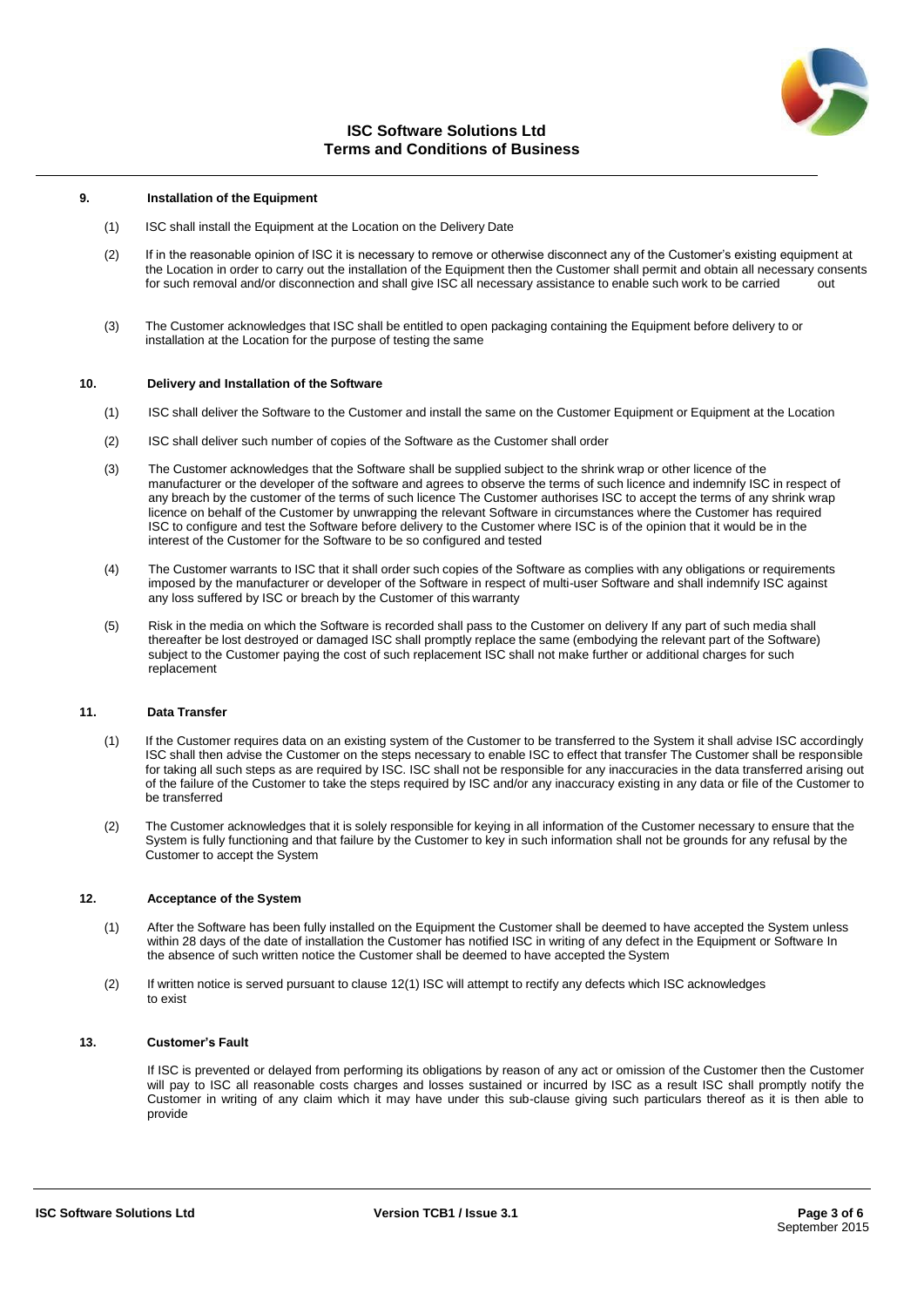

# **14. Force Majeure**

Notwithstanding anything else contained in these Conditions ISC shall not be liable for any delay in performing its obligations if such delay is caused by circumstances beyond its reasonable control (including without limitation any delay caused by any act or omission of the Customer or by any sub-contractor or Supplier of ISC) Subject to ISC promptly notifying the Customer in writing of the reasons for the delay (and the likely duration of the delay) the performance of ISC 's obligations shall be suspended during the period that the said circumstances persist and (without prejudice to ISC 's rights under clause 13)

- (1) ISC shall be granted an extension of time for performance equal to the period of the delay
- (2) any costs arising from such delay shall be borne by the party incurring the same
- (3) either party may if such delay continues for more than five weeks cancel the order in respect of which such circumstances have occurred forthwith on giving notice in writing to the other in which event neither party shall be liable to the other by reason of such termination save that the Customer shall pay ISC a reasonable sum in respect of any work carried out by it prior to such termination and for that purpose ISC may deduct such sum from any amounts previously paid by the Customer in respect of the system (the balance (if any) of which shall be refunded to the Customer)

# **15. Telecommunications**

- (1) In this clause the expression "Relevant Equipment" means any part of the Equipment which is intended to be connected to any telecommunication system which is or is to be connected to a public telecommunication system
- (2) If the Customer connects the relevant Equipment to any telecommunication system the Customer shall be responsible for obtaining the consent of the owner of the System (if necessary) to such connection and for complying with all conditions relating thereto
- (3) The Customer undertakes to ISC that it will not make any modification to the relevant Equipment without the prior written consent of ISC
- (4) Where any data transmission speeds are given by ISC in relation to the Equipment such speeds are at all times subject to any conditions attached to the use of the relevant modem or telecommunication equipment at the speeds indicated and to the capability of such modem or other telecommunication equipment to achieve such speeds

#### **16. Operating Manuals**

Subject to the relevant manufacturer making the same available to ISC then ISC shall provide the Customer with one set of operating manuals containing sufficient information to enable the Customer to make full and proper use of the System ISC may provide the operating manuals in electronic format such Microsoft Word or Adobe Acrobat format as part of the Software The Customer acknowledges that such operating manuals are supplied subject to the rights of the owner thereof and no title therein is transferred to the Customer

#### **17. Training**

Any training required by the Customer not specified in the Order Acknowledgement shall be the subject of separate agreement between ISC and the Customer

### **18. Warranties**

- (1) ISC warrants that the System will after acceptance by the Customer
	- (a) be free from defects in materials workmanship and installation
	- (2) ISC shall have no liability or obligations under the said warranties other than to remedy breaches thereof by
		- (a) in the case of any item of the Equipment using ISC 's reasonable efforts to repair the same free of charge within seven days of being provided by the Customer with documented evidence of any defect in the Equipment or in the event that such repair is not possible by using reasonable efforts to replace that item of Equipment at ISC's discretion either with an identical item of Equipment or such other item of Equipment which will enable the System to perform to the Specification
		- (b) in the case of the Software using ISC 's reasonable efforts to correct any defects or errors in the Software within seven days of being provided by the Customer with documented evidence of any defects or errors or in the event that it is not possible to correct the errors by using reasonable efforts to replace that Software with a corrected version of the Software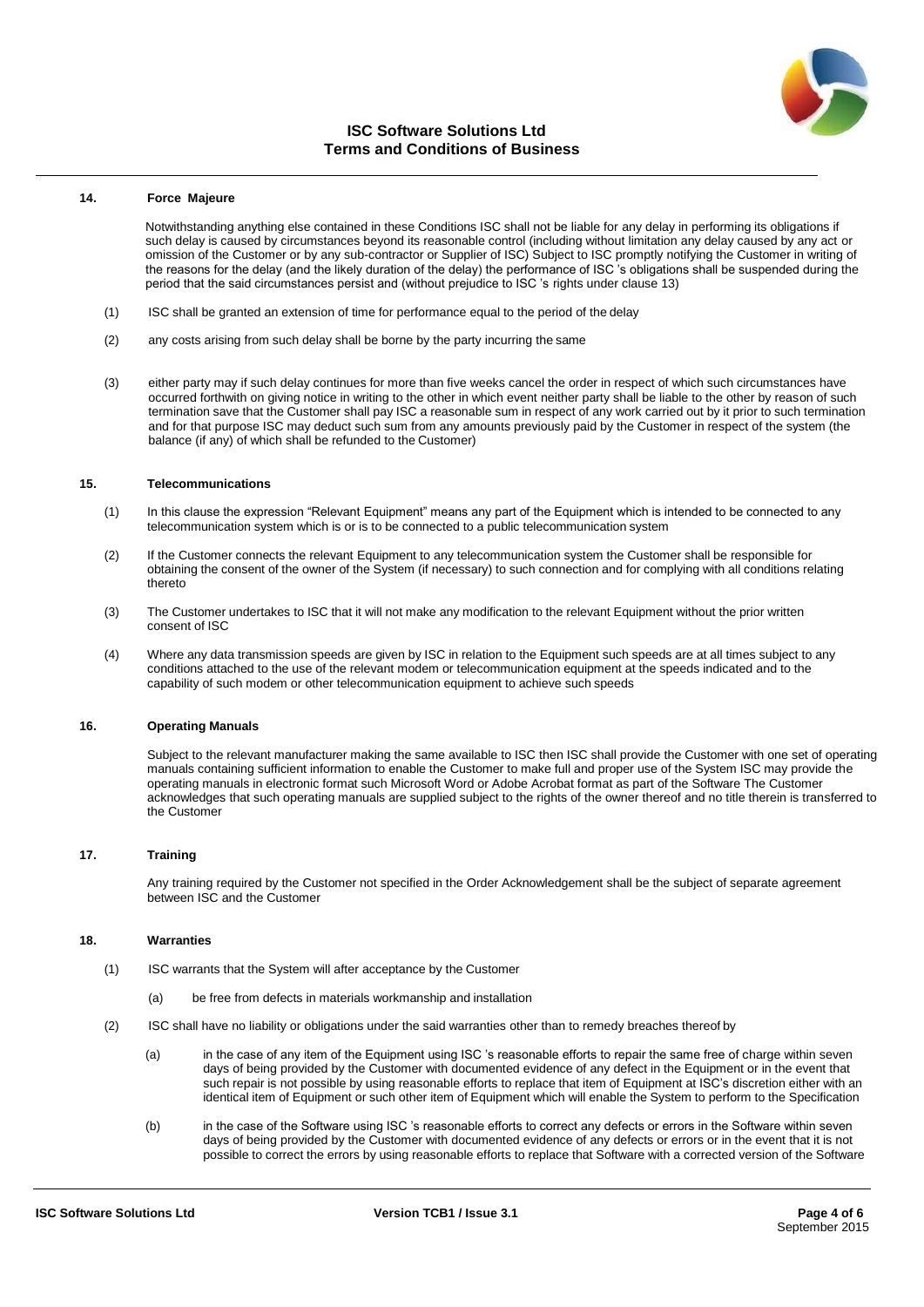

- (3) The Customer acknowledges that ISC has neither manufactured nor developed the Equipment or the Software and that ISC may own no intellectual property rights in the Software Accordingly the Customer further acknowledges that save as expressly provided in this clause 18 and in clause 21 ISC is not responsible for any defects or errors in the Equipment or the Software and may be subject to contractual terms which restrict ISC 's remedies in respect of such defects and ISC 's ability to replace defective Equipment or Software free of charge Accordingly the Customer acknowledges that the reasonable efforts required of ISC pursuant to clauses 18(2)(a) and (b) may not result in the warranties contained in clause 18(1) being complied with The Customer therefore agrees that it may have to bear the expense of the replacement of Equipment or Software pursuant to clause 18(1) and that the terms of this clause 18 are reasonable in all the circumstances
- (4) The Customer agrees that ISC shall have no liability under Clause 18(1) to the extent that any failure in the System arises as a result of
	- (a) Failure or fluctuation of electric power
	- (b) Failure to provide proper environmental or operational conditions for use of the System
	- (c) Accident neglect misuse or default by the Customer its employees or agents or any third party with respect to the System
	- (d) Any fault arising out of an attachment or associated equipment not supplied by ISC
	- (e) Any attempt by any person other than ISC's personnel to adjust repair or maintain the System

Further ISC shall not be responsible in respect of any loss suffered by the Customer arising out of the Customer's failure to keep full security copies of the software and of the customers databases and computer records in accordance with best computing practice

- (5) The express terms of these conditions are in lieu of all warranties conditions terms undertakings and obligations implied by statute common law custom trade usage course of dealing or otherwise all of which are hereby excluded to the fullest extent permitted by law
- (6) The Customer acknowledges that it has not been induced to enter into this Agreement by any representations of ISC whether oral or in writing, except as specifically contained in these Conditions and the Customer hereby waives any claim for breach of any such representations which are not so specifically mentioned
- (7) If the Customer returns Equipment or Software to ISC for repair or replacement in accordance with the Customer's rights under these Conditions the Customer shall at the same time return to ISC all relevant Packaging and Operating Manuals

# **19. Removal of Labels**

The Customer shall not change remove or obscure any labels plates insignia lettering or other markings which are on the Equipment at the time of installation thereof

# **20. Termination**

- (1) Either party may terminate its obligations to the other forthwith by written notice to the other if either party shall have a receiver or administrative receiver appointed or shall pass a resolution for winding-up (otherwise than for the purpose of a bona fide scheme of solvent amalgamation or reconstruction) or a court of competent jurisdiction shall make an order to that effect or if either party shall become subject to an administration order or shall enter into voluntary arrangement with its creditors or shall cease or threaten to cease to carry on business
- (2) Termination under sub-clause (1) shall discharge both parties from any liability for further performance of its obligations to the other
- (3) Any termination shall not effect any accrued rights or liabilities of either party nor shall it affect the coming into force or the continuance in force of any provision hereof which is expressly or by implication intended to come into or continue in force on or after such termination

# **21. Liability**

(1) ISC shall indemnify the Customer against any loss of or damage to any property or injury to or death of any person caused by any negligent act or omission or wilful misconduct of ISC or its employees